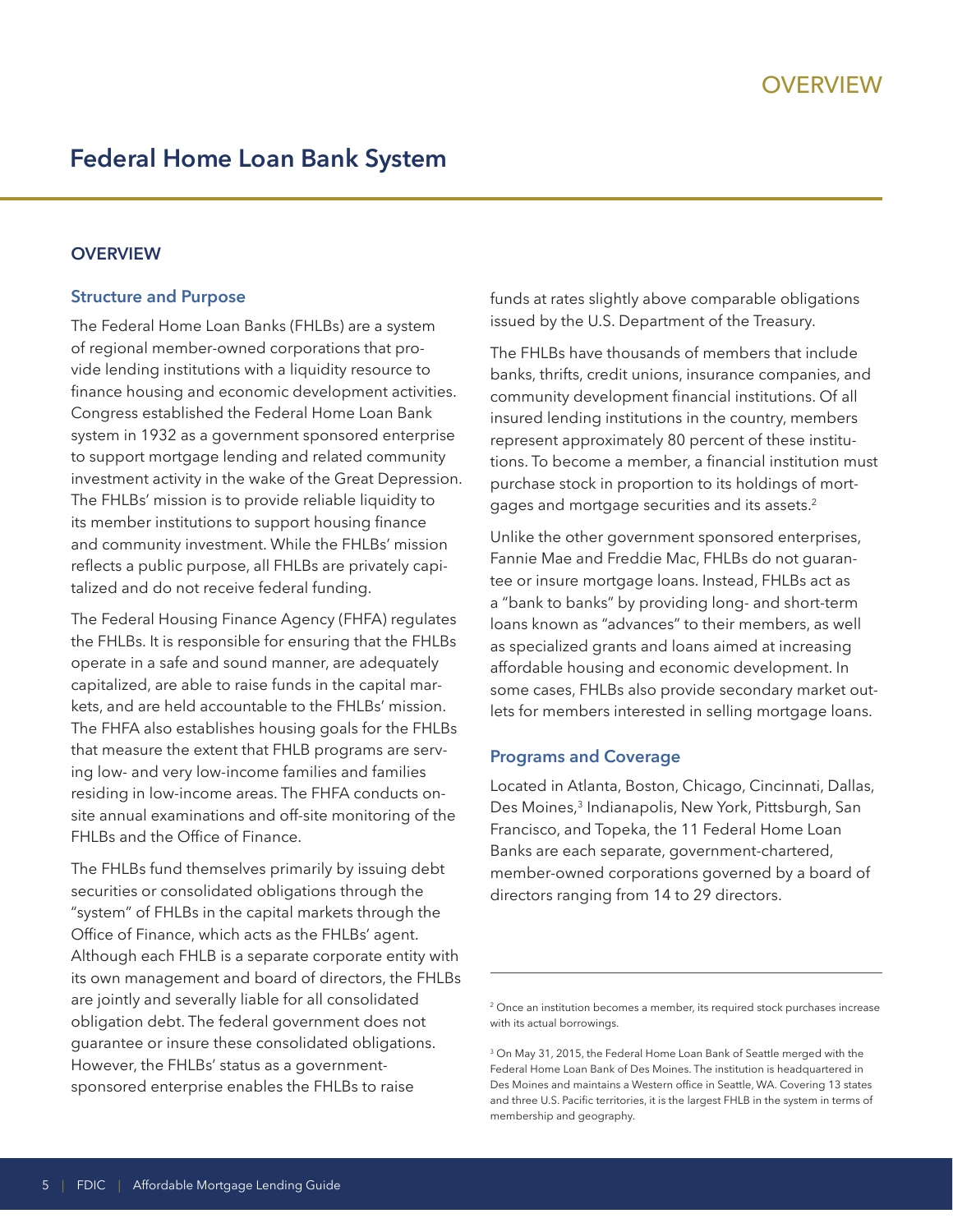#### **This Guide covers the following FHLB products and services:4**

**Affordable Housing Program (competitive):** Gap financing for rental or homeownership projects developed in partnership with community sponsors and distributed through a competitive process.

**Affordable Housing Program (homeownership set-aside):** Non-competitive grants aimed at providing down payment, closing cost, and rehabilitation assistance to increase affordable homeownership opportunities for member customers distributed through a non-competitive allocation or first-come, first-served process.

**Community Investment Program:** Discounted advance capital for community development lending.

**Advances:** Short- and long-term credit products ranging from overnight to 30-year funds and including a range of fixed and adjustable or floating rate structures, primarily offered to assist collateralized banks with portfolio mortgage lending.

**Mortgage Partnership Finance® Program:** Secondary market outlet offered to members of the FHLBs of Atlanta, Boston, Chicago, Dallas, Des Moines, New York, Pittsburgh, San Francisco, and Topeka. The MPF® Program includes conventional product offerings with credit risk-sharing execution, as well as conventional and government products with non-credit risk-sharing execution options.

**Mortgage Purchase Program:** Secondary market outlet offered to the members of the FHLBs of Cincinnati and Indianapolis. The Mortgage Purchase Program includes conventional and Federal Housing Administration (FHA) product offerings. Members retain credit risk on all loans delivered through the Mortgage Purchase Program.

# **DOING BUSINESS WITH THE FEDERAL HOME LOAN BANKS**

# **Opportunities and Costs of Membership**

FHLBs offer a variety of products and programs to its members to help them meet their affordable mortgage lending goals. These include grants, below market-rate loans, and discounted advances. Community banks

also receive liquidity and lower-cost funding options that would not otherwise be available to them.

FHLBs are required to set aside portions of their profits to re-invest in the communities of their members in the form of grants and below market-rate loans through Affordable Housing Programs (AHP). Each FHLB administers its own AHP programs designed to address local housing needs and provide funding for community and economic development. Affordable Housing Program grants are awarded through a competitive application process for members working with community organizations and housing developers to create rental or homeownership opportunities for lower-income households.

The Homeownership Set-Aside program is a noncompetitive program that offers grants for eligible member borrowers to fund down payment, closing costs, counseling, or rehabilitation costs assistance in connection with a household's purchase or rehabilitation of an owner-occupied home.

The Community Investment Program (CIP) offers discounted advances priced below standard advance offerings for qualified community development activities. These offerings can help members meet their business development and Community Reinvestment Act (CRA) goals for community-oriented and affordable housing lending.

Through membership in the FHLB system, community banks also gain access to low-cost funding and liquidity options typically unavailable to individual banks. The FHLB system provides its members with a variety of funding options including long- and short-term advances to help members manage their funding needs and provide mortgage-financing options in the communities they serve. FHLB advances are typically priced at a small spread over U.S. Department of Treasury obligations. The FHLBs also provide secondary market mortgage delivery options for members to decrease interest rate, prepayment, and credit risk. They also provide a way for members to mitigate their interest rate risk through customizable advance terms from one day to 30 years.

<sup>4</sup> The FDIC encourages institutions to weigh the costs, benefits, and risks of these products and programs prior to participation.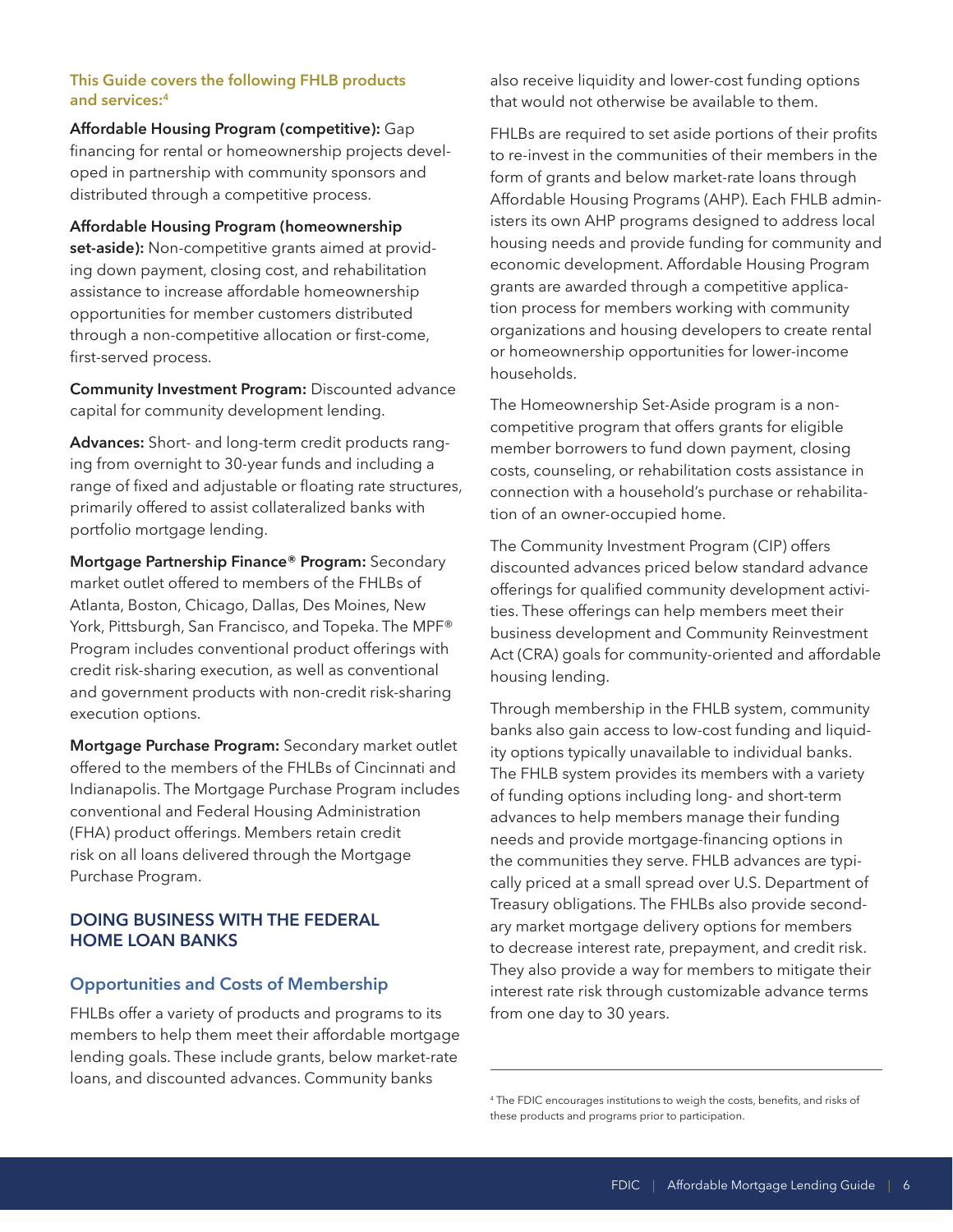FHLBs do not guarantee or insure mortgages. They simply lend against collateral. Therefore, if a mortgage that collateralizes an FHLB advance defaults, the FHLB will look to the lender to either post additional collateral or reduce the advance outstanding. This means that lenders have to hold some capital buffer to cover this risk.

Each member must purchase a minimum investment of stock in the FHLB in proportion to its borrowings from the Federal Home Loan Bank, its holdings of mortgages and mortgage securities, and its assets. Each FHLB has an established minimum investment per member and the sum of all stock investments by all members must be sufficient to maintain the minimum capital requirements for each individual FHLB. Individual FHLBs may have their own requirements. Some FHLB profits from advances are returned to

members in the form of stock dividends or Affordable Housing Program funded business development opportunities.

# **Bank Eligibility and Application Process**

All federally insured depository institutions are eligible to apply for membership with their FHLB. Membership applications can be found on each of the individual FHLB websites, along with application requirements. It is common for prospective members to have extensive discussions about their applications with FHLB staff.

Membership is geographically determined. Prospective members may only apply to and become a member of the FHLB region that represents the location of their headquarters or primary place of business, even though some institutions have multiple entities with locations in more than one FHLB region.